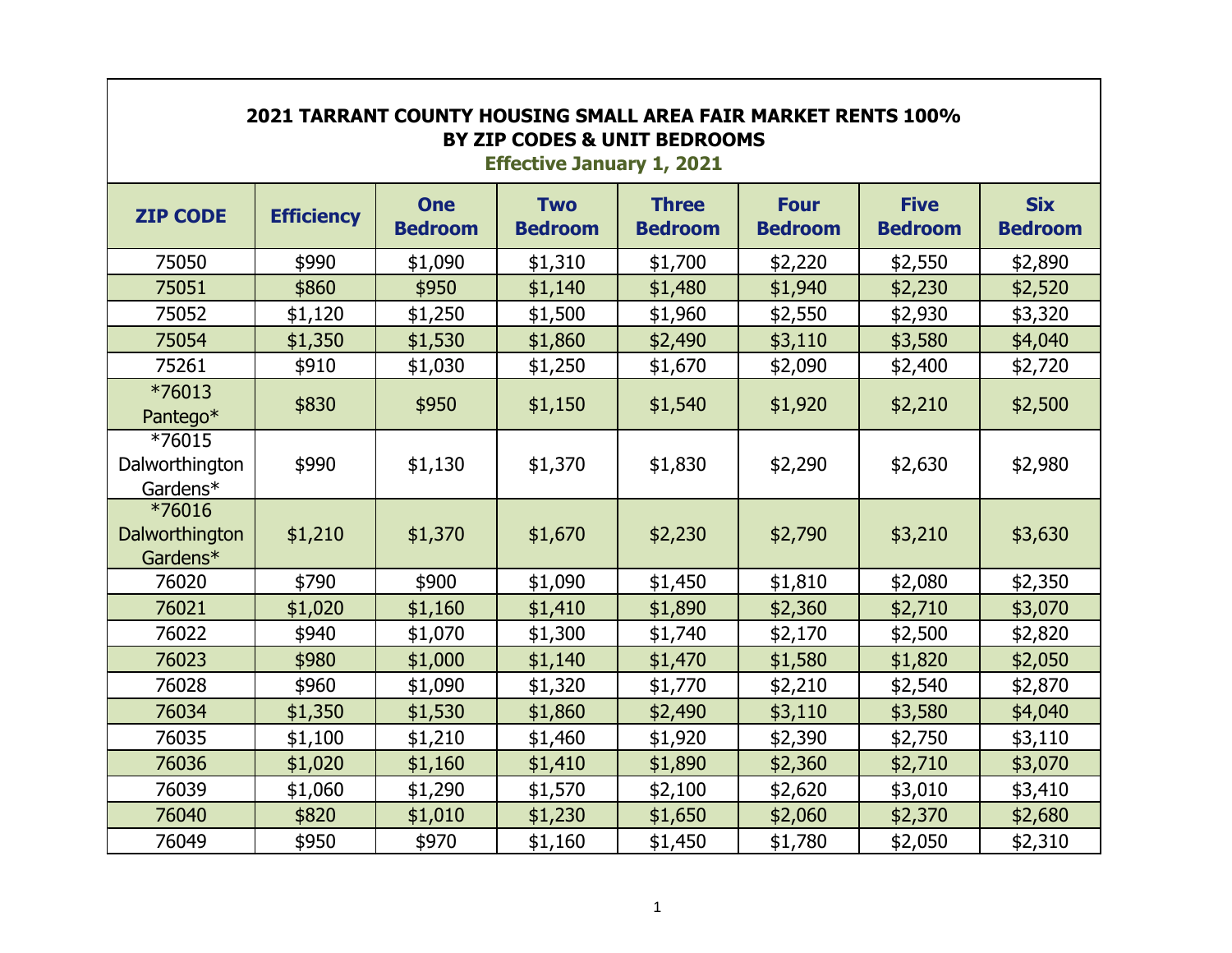| <b>ZIP CODE</b> | <b>Efficiency</b> | <b>One</b><br><b>Bedroom</b> | <b>Two</b><br><b>Bedroom</b> | <b>Three</b><br><b>Bedroom</b> | <b>Four</b><br><b>Bedroom</b> | <b>Five</b><br><b>Bedroom</b> | <b>Six</b><br><b>Bedroom</b> |
|-----------------|-------------------|------------------------------|------------------------------|--------------------------------|-------------------------------|-------------------------------|------------------------------|
| 76050           | \$730             | \$830                        | \$1,010                      | \$1,350                        | \$1,690                       | \$1,940                       | \$2,200                      |
| 76051           | \$1,160           | \$1,320                      | \$1,600                      | \$2,140                        | \$2,680                       | \$3,080                       | \$3,480                      |
| 76052           | \$1,330           | \$1,500                      | \$1,820                      | \$2,420                        | \$3,030                       | \$3,480                       | \$3,940                      |
| 76053           | \$890             | \$1,010                      | \$1,230                      | \$1,650                        | \$2,060                       | \$2,370                       | \$2,680                      |
| 76054           | \$1,120           | \$1,270                      | \$1,550                      | \$2,070                        | \$2,590                       | \$2,980                       | \$3,370                      |
| 76058           | \$800             | \$900                        | \$1,100                      | \$1,470                        | \$1,840                       | \$2,120                       | \$2,390                      |
| 76059           | \$790             | \$900                        | \$1,090                      | \$1,460                        | \$1,820                       | \$2,090                       | \$2,370                      |
| 76060           | \$890             | \$1,000                      | \$1,220                      | \$1,630                        | \$2,040                       | \$2,350                       | \$2,650                      |
| 76063           | \$1,140           | \$1,290                      | \$1,570                      | \$2,100                        | \$2,620                       | \$3,010                       | \$3,410                      |
| 76092           | \$1,220           | \$1,370                      | \$1,650                      | \$2,180                        | \$2,780                       | \$3,200                       | \$3,610                      |
| 76093           | \$790             | \$900                        | \$1,090                      | \$1,460                        | \$1,820                       | \$2,090                       | \$2,370                      |
| 76095           | \$910             | \$1,030                      | \$1,250                      | \$1,670                        | \$2,090                       | \$2,400                       | \$2,720                      |
| 76097           | \$860             | \$980                        | \$1,190                      | \$1,590                        | \$1,990                       | \$2,290                       | \$2,590                      |
| 76098           | \$870             | \$990                        | \$1,200                      | \$1,610                        | \$2,010                       | \$2,310                       | \$2,610                      |
| 76099           | \$910             | \$1,030                      | \$1,250                      | \$1,670                        | \$2,090                       | \$2,400                       | \$2,720                      |
| 76101           | \$910             | \$1,030                      | \$1,250                      | \$1,670                        | \$2,090                       | \$2,400                       | \$2,720                      |
| 76102           | \$1,230           | \$1,390                      | \$1,690                      | \$2,260                        | \$2,830                       | \$3,250                       | \$3,680                      |
| 76103           | \$700             | \$790                        | \$960                        | \$1,280                        | \$1,610                       | \$1,850                       | \$2,090                      |
| 76104           | \$780             | \$880                        | \$1,070                      | \$1,430                        | \$1,790                       | \$2,060                       | \$2,330                      |
| 76105           | \$740             | \$840                        | \$1,020                      | \$1,360                        | \$1,710                       | \$1,970                       | \$2,220                      |
| 76106           | \$800             | \$900                        | \$1,100                      | \$1,470                        | \$1,840                       | \$2,120                       | \$2,390                      |
| 76107           | \$990             | \$1,120                      | \$1,360                      | \$1,820                        | \$2,270                       | \$2,610                       | \$2,950                      |
| 76108           | \$880             | \$990                        | \$1,210                      | \$1,620                        | \$2,020                       | \$2,320                       | \$2,630                      |
| 76109           | \$1,010           | \$1,140                      | \$1,390                      | \$1,860                        | \$2,320                       | \$2,670                       | \$3,020                      |
| 76110           | \$790             | \$900                        | \$1,090                      | \$1,460                        | \$1,820                       | \$2,090                       | \$2,370                      |
| 76111           | \$820             | \$930                        | \$1,130                      | \$1,510                        | \$1,890                       | \$2,170                       | \$2,460                      |
| 76112           | \$820             | \$930                        | \$1,130                      | \$1,510                        | \$1,890                       | \$2,170                       | \$2,460                      |
| 76113           | \$910             | \$1,030                      | \$1,250                      | \$1,670                        | \$2,090                       | \$2,400                       | \$2,720                      |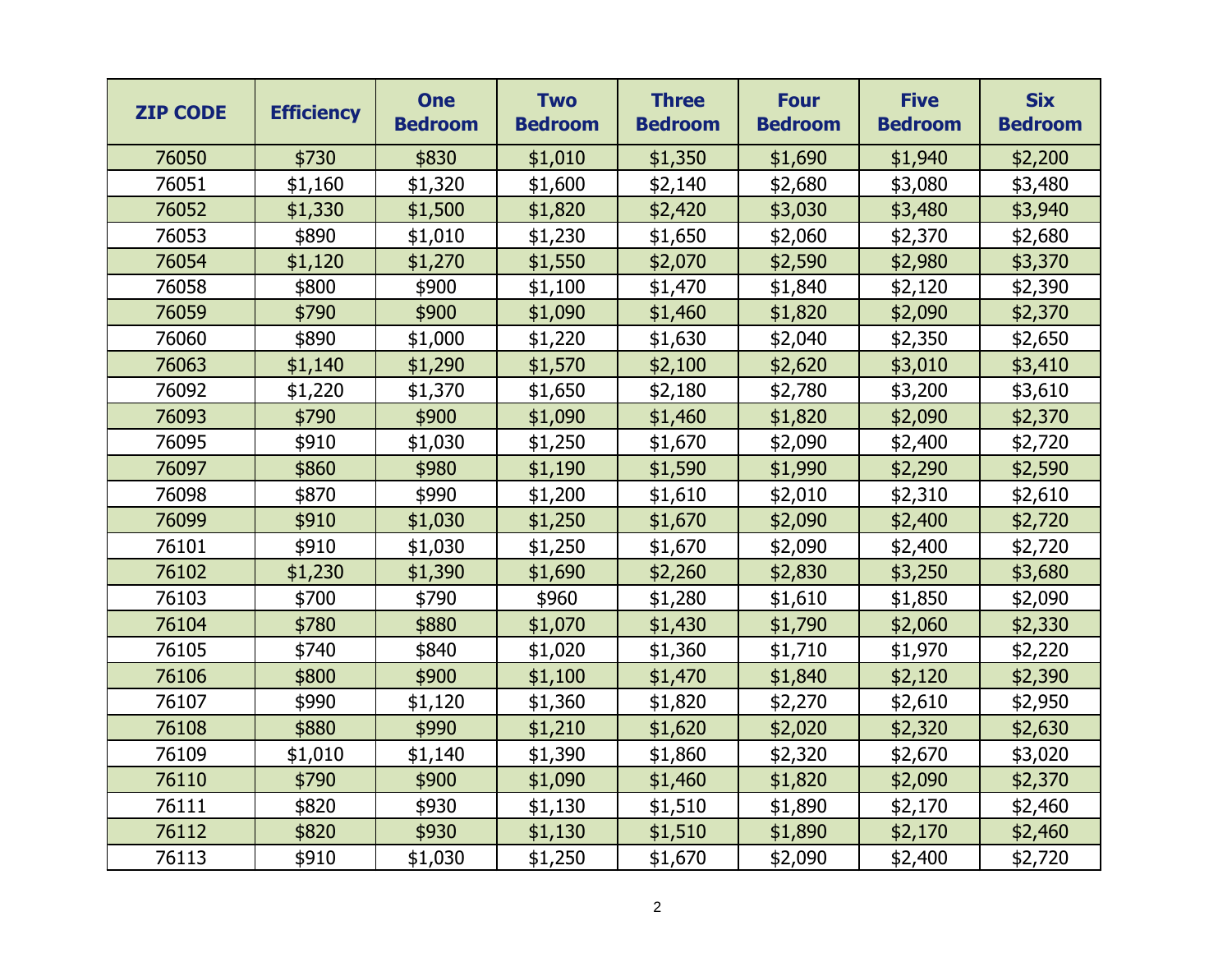| <b>ZIP CODE</b> | <b>Efficiency</b> | <b>One</b><br><b>Bedroom</b> | <b>Two</b><br><b>Bedroom</b> | <b>Three</b><br><b>Bedroom</b> | <b>Four</b><br><b>Bedroom</b> | <b>Five</b><br><b>Bedroom</b> | <b>Six</b><br><b>Bedroom</b> |
|-----------------|-------------------|------------------------------|------------------------------|--------------------------------|-------------------------------|-------------------------------|------------------------------|
| 76114           | \$810             | \$920                        | \$1,120                      | \$1,500                        | \$1,870                       | \$2,150                       | \$2,430                      |
| 76115           | \$750             | \$850                        | \$1,030                      | \$1,380                        | \$1,720                       | \$1,980                       | \$2,240                      |
| 76116           | \$860             | \$970                        | \$1,180                      | \$1,580                        | \$1,970                       | \$2,270                       | \$2,560                      |
| 76117           | \$770             | \$870                        | \$1,060                      | \$1,420                        | \$1,770                       | \$2,040                       | \$2,300                      |
| 76118           | \$820             | \$930                        | \$1,130                      | \$1,510                        | \$1,890                       | \$2,170                       | \$2,460                      |
| 76119           | \$750             | \$850                        | \$1,030                      | \$1,380                        | \$1,720                       | \$1,980                       | \$2,240                      |
| 76120           | \$820             | \$930                        | \$1,130                      | \$1,510                        | \$1,890                       | \$2,170                       | \$2,460                      |
| 76121           | \$910             | \$1,030                      | \$1,250                      | \$1,670                        | \$2,090                       | \$2,400                       | \$2,720                      |
| 76123           | \$1,350           | \$1,530                      | \$1,860                      | \$2,490                        | \$3,110                       | \$3,580                       | \$4,040                      |
| 76124           | \$910             | \$1,030                      | \$1,250                      | \$1,670                        | \$2,090                       | \$2,400                       | \$2,720                      |
| 76126           | \$980             | \$1,110                      | \$1,350                      | \$1,810                        | \$2,260                       | \$2,600                       | \$2,940                      |
| 76127           | \$830             | \$940                        | \$1,140                      | \$1,540                        | \$1,980                       | \$2,280                       | \$2,570                      |
| 76129           | \$1,010           | \$1,140                      | \$1,390                      | \$1,860                        | \$2,190                       | \$2,670                       | \$3,020                      |
| 76131           | \$1,250           | \$1,410                      | \$1,720                      | \$2,300                        | \$2,800                       | \$3,310                       | \$3,740                      |
| 76132           | \$990             | \$1,120                      | \$1,360                      | \$1,820                        | \$2,210                       | \$2,610                       | \$2,950                      |
| 76133           | \$940             | \$1,070                      | \$1,300                      | \$1,740                        | \$2,010                       | \$2,500                       | \$2,820                      |
| 76134           | \$940             | \$1,060                      | \$1,290                      | \$1,730                        | \$2,060                       | \$2,480                       | \$2,810                      |
| 76135           | \$830             | \$940                        | \$1,140                      | \$1,520                        | \$1,850                       | \$2,200                       | \$2,480                      |
| 76136           | \$910             | \$1,030                      | \$1,250                      | \$1,670                        | \$1,990                       | \$2,400                       | \$2,720                      |
| 76137           | \$1,150           | \$1,300                      | \$1,580                      | \$2,110                        | \$2,530                       | \$3,040                       | \$3,430                      |
| 76140           | \$1,040           | \$1,180                      | \$1,440                      | \$1,930                        | \$2,380                       | \$2,770                       | \$3,130                      |
| 76147           | \$910             | \$1,030                      | \$1,250                      | \$1,670                        | \$1,990                       | \$2,400                       | \$2,720                      |
| 76148           | \$1,200           | \$1,360                      | \$1,660                      | \$2,220                        | \$2,720                       | \$3,200                       | \$3,610                      |
| 76155           | \$980             | \$1,110                      | \$1,350                      | \$1,810                        | \$2,140                       | \$2,600                       | \$2,940                      |
| 76161           | \$910             | \$1,030                      | \$1,250                      | \$1,670                        | \$1,990                       | \$2,400                       | \$2,720                      |
| 76162           | \$910             | \$1,030                      | \$1,250                      | \$1,670                        | \$1,990                       | \$2,400                       | \$2,720                      |
| 76163           | \$910             | \$1,030                      | \$1,250                      | \$1,670                        | \$1,990                       | \$2,400                       | \$2,720                      |
| 76164           | \$730             | \$830                        | \$1,010                      | \$1,350                        | \$1,600                       | \$1,940                       | \$2,200                      |